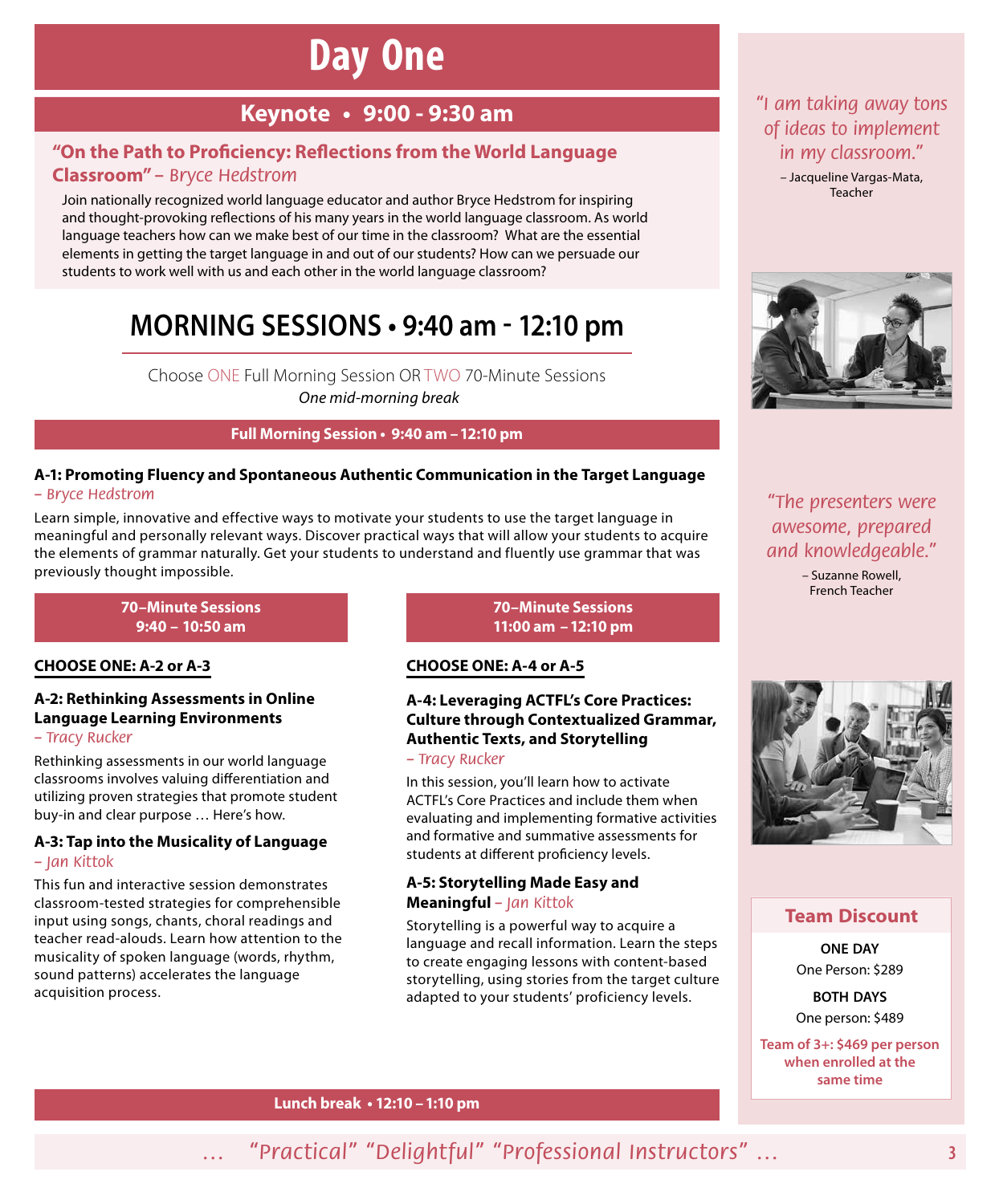### **Who is BER?**

The Bureau of Education & Research is North America's leading presenter of training for professional educators. Our goal is to provide high-quality PD programs, based on sound research, with an emphasis on practical strategies and techniques that can be immediately implemented.





### **Can't Attend? Online Professional Development Options: Related Online Courses**

Two related On Demand Video-Based Online Learning courses, *101 Best Strategies for Teaching World Languages,* for Grades 4-12 and *Accelerate Your Students' Communicative Proficiency,* for Grades 6-12, are available for immediate registration. To enroll, visit www.ber.org/online

# **Day One**

## **AFTERNOON SESSIONS • 1:10 - 3:40 pm**

Choose ONE Full Afternoon Session OR TWO 70-Minute Sessions *One mid-afternoon break*

### **Full Afternoon Session • 1:10 –3:40 pm**

### **B‑1: Utilizing Comprehensible Input and Authentic Engagement to Accelerate Proficiency in the Target Language** *– Tracy Rucker*

Learn proven techniques that will motivate your students to more authentically communicate about personal and relevant topics in the target language. Focused on ACTFL's Core Practices and comprehensible input, learn innovative ways to help your students achieve greater language proficiency.

### **First 70–Minute Afternoon Sessions 1:10–2:20 pm**

### **CHOOSE ONE: B‑2 or B‑3**

### **B‑2: Utilize Powerful Reading Strategies for the World Language Classroom**

*– Bryce Hedstrom*

Learn three key reading strategies to motivate all students to read in the target language at their level.

### **B‑3: Content Matters: Quick and Easy Ways to Write Biography Language Lessons** *– Jan Kittok*

Knowledge of famous people, their creations and their accomplishments are part of global competence. Learn innovative ways biographies can be used to help your students develop a greater understanding of diverse cultural perspectives.

### **Second 70–Minute Afternoon Sessions 2:30–3:40 pm**

### **CHOOSE ONE: B‑4 or B‑5**

### **B‑4: Content Matters: Quick and Easy Ways to Integrate Geography In the Language Classroom** *– Jan Kittok*

Geography is much more than naming places on the map. What would life be like if you lived someplace else? Discover innovative ways to broaden your students' understanding of different environments that shape cultures different from or similar to their own.

### **B‑5: More Effectively Differentiate Language Instruction to Reach All Students** *– Bryce Hedstrom*

In this engaging session, you'll learn many dynamic, proven techniques to help all students succeed and feel good about learning a new language … Learn quick and highly effective ways to check for understanding and provide the appropriate degree of rigor for all students.

#### EA **Online Learning**

BER offers educators a wide range of online courses that are affordable, fun, fast, and convenient. BER is now offering On Demand Video-Based courses. You may earn optional graduate-level credits for most courses. See the catalog of available courses at www.ber.org/online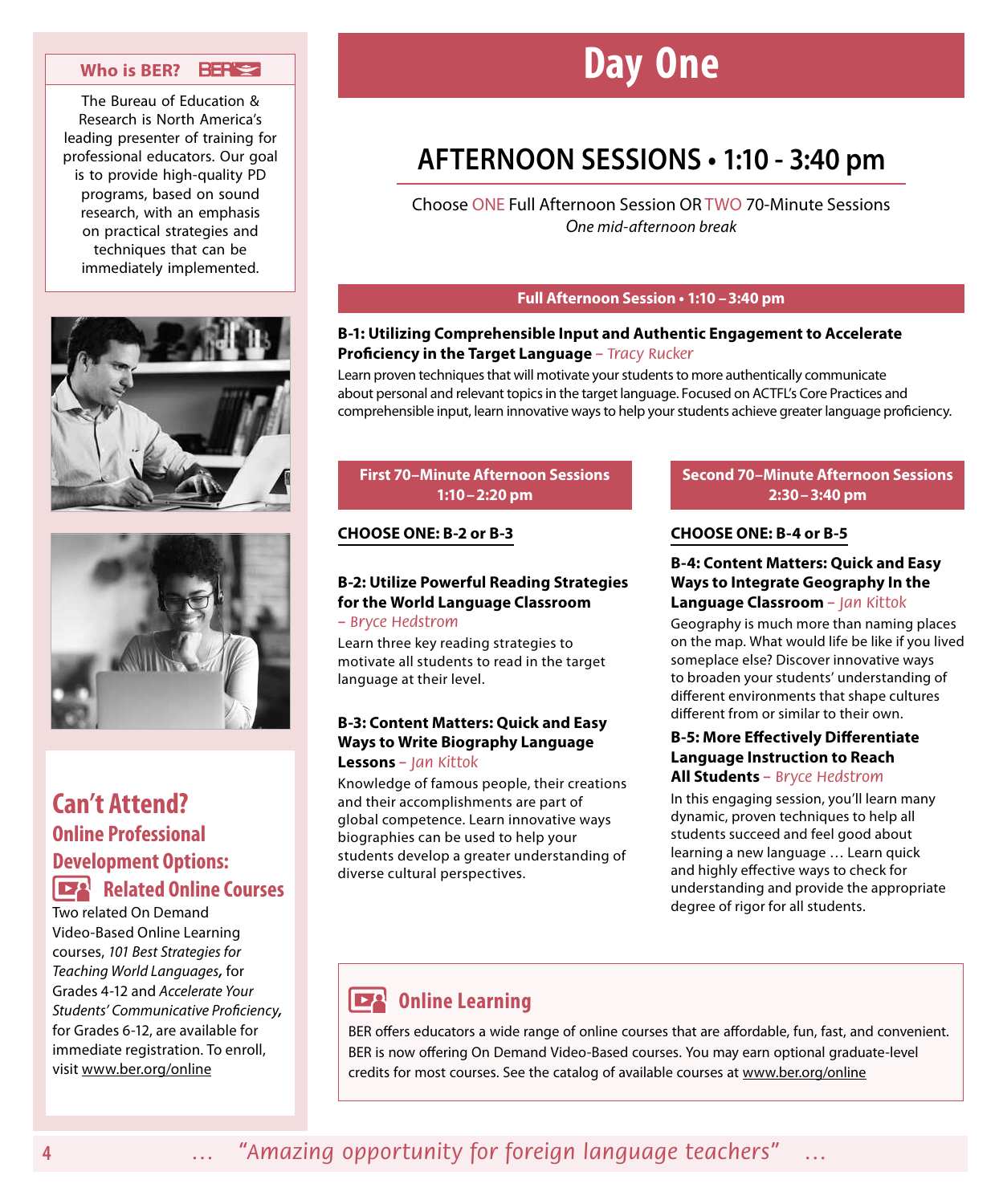# **Day Two**

# **MORNING SESSIONS • 9:00–11:40 am**

Choose ONE Full Morning Session OR TWO 75-Minute Sessions *One mid-morning break*

### **Full Morning Session • 9:00–11:40 am**

### **C‑1: Where's the Grammar in Today's Communicative Classrooms?** *– Jan Kittok*

Grammar still plays an important role in communicative and comprehensible input world language instruction but it has changed from the one it played in the days of the grammar-based syllabus. Discover how narratives can provide a meaningful way to teach multiple grammar concepts simultaneously, the way language naturally occurs. The session includes discussion of sequential grammar planning in courses and programs.

### **First 75–Minute Morning Sessions 9:00–10:15 am**

### **CHOOSE ONE: C‑2 or C‑3**

### **C‑2: Cultivating Diversity and Supporting Inclusion in the World Language Classroom** *– Tracy Rucker*

Learn positive and affirmative ways to cultivate diversity and embrace inclusion in your world language classroom.

### **C‑3: Best Timesaving Tips for the World Language Classroom** *– Bryce Hedstrom*

Learn numerous timesaving tips from a veteran world language teacher that increase your efficiency allowing you greater time and energy for planning for instruction and evaluating student learning.

### **Second 75–Minute Morning Sessions 10:25 –11:40 am**

### **CHOOSE ONE: C‑4 or C‑5**

#### **C‑4: Powerful Ways to Help Your Students Achieve Cultural Competency** *– Tracy Rucker*

Learn how to focus instructional practices on cultural competency and its impact on the study of cultural norms, habits of citizens and belief systems.

### **C‑5: Enhance the Interpersonal Mode of Communication** *– Bryce Hedstrom*

Give students the tools, confidence and habits to get them talking with cultural call and response. Discover proven strategies to get them in the habit of answering at once with rejoinders and create community, connections and communication with passwords.

### **Comprehensive Digital Resource Handbook**

You will receive an extensive world language digital resource handbook, specifically designed for this conference. Included in the handbook are resource materials for ALL conference sessions, even those you don't attend. These materials include:

- Strategies to accelerate communicative proficiency in the target language
- Timesaving strategies for self-assessment
- Tips for managing an active classroom
- Strategies for contexualizing grammer instruction



*"The handbook is amazing."* – Jeanna McCann, Spanish Teacher







*… "Unique opportunity for world language teachers" …*